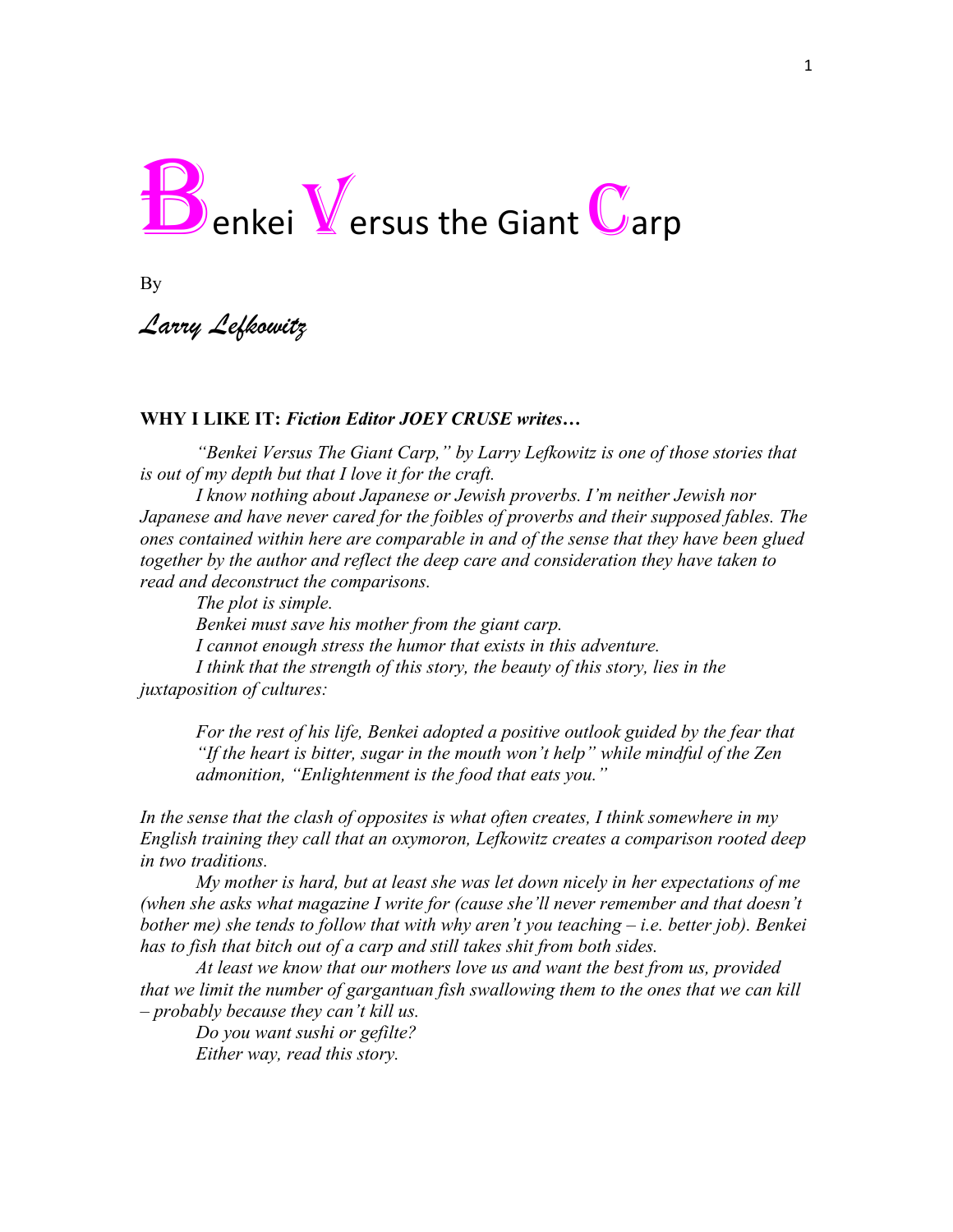## **QUALITY QUOTABLE** *(for the love of language…)*

Benkei then cut open the carp with his sword. Fortunately, his mother was still alive. "Nu, what are you waiting for," she said, "Get me out of this fish. I'm swearing off gefilte fish for life!"

Benkei nodded and pulled her out of the fish. "Do you mean, mother, you will substitute sushi?"

"Are you crazy, that would be admitting that your mother-in-law has better taste than me!"

## Benkei Versus the Giant Carp

According to Japanese legend, the heroic samurai Benkei killed a giant carp which had swallowed his mother when she fell into a waterfall, which calls to mind the Japanese saying, apparently borrowed from the Yiddish, "If a person is destined to drown, he will drown in a spoonful of water," but then Benkei's mother did not do things half way. In any event, Benkei's mother escaped such a fate when the giant carp swallowed her, which almost caused Benkie to lose his taste for gefilte fish. In order to save his mother, Benkei knew he had to kill the giant carp.

Benkei had to defeat the giant carp not only to save his mother, but also in order to escape his having to commit seppuku, an act which would please no one except his mother-in-law. The same who dared to claim that sushi was tastier than gefilte fish. Of her it was written, "A nasty tongue is worse than a wicked hand," although she was adept at both. She forced Benkei to violate the sage advice that "Only one who can swallow an insult is a man;" albeit, he justified his refusal to do so on the basis, "The person who is his own master cannot tolerate another boss."

Facing the giant carp, Benkei concentrated on entering the state where his body and the sword he held become one – the oneness in which he was the sword and the sword was he: the state of MUGA, 'no ego' or 'no mind.' He thus achieved HONSHIN, 'the original mind' and SHIJIN, 'the perfect man,' and, more importantly, AI-UCHI 'free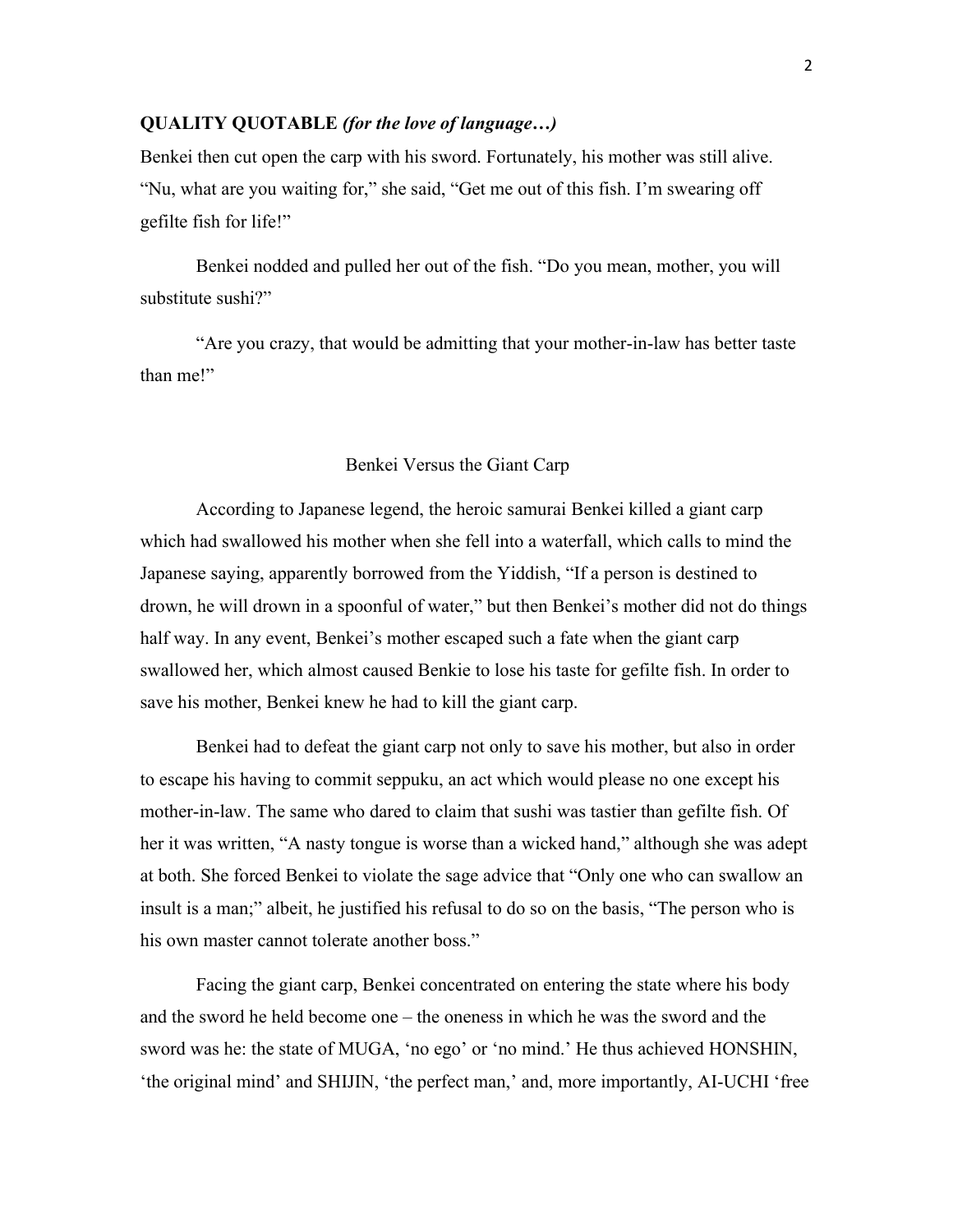from the fear of death.' And, finally, ICHINEN, 'the instant in finding oneself standing sword in hand before the fallen enemy.'

Benkei killed the carp with one stroke of his sword. Now he had to act quickly to save his mother, violating the ancient proverb: "When your enemy falls, don't rejoice, but don't pick him up either," which was ok if your mother wasn't inside the enemy. Benkei picked up the giant carp and wrestled it onto the kitchen table. He beamed at his wife, "A year's supply of Gefilte fish, go and have delivered a barrel of horse radish." Benkei then cut open the carp with his sword. Fortunately, his mother was still alive. "Nu, what are you waiting for," she said, "Get me out of this fish. I'm swearing off gefilte fish for life!"

Benkei nodded and pulled her out of the fish. "Do you mean, mother, you will substitute sushi?"

"Are you crazy, that would be admitting that your mother-in-law has better taste than me!"

There are those who claim that the legend of Benkei and the giant carp resulted when a Lost Tribe of Israel arrived in Japan -- likely the tribe of Zebulon, seafarers who surely fished. (Moses: "They shall partake of the abundance of the seas"). The biblical Job asks, "Can you pull in leviathan with a hook?" Leviathan was a sea serpent that the righteous would dine on at the end of days. The cabbalist book, the Zohar, claims that the feasting on leviathan is not literal but symbolizes the reception of enlightenment. The search for enlightenment is a basic tenet of Zen.

Benkei was no slouch when it came to looking for enlightenment. He rejected as not applying to him, the statement, "Everyone wants to get enlightened but nobody wants to change." He was Japanese, and Zen stressed the search for enlightenment without having to wait for the end of days. Samurais, unlike the Jews, weren't known for their patience, the latter guided by the ancient tempo, "If it goes, it goes, don't force it." Having achieved the physical by killing the giant carp, Benkei was ready for the spirituality of Zen. In his search for enlightenment, he came across the Zen wisdom:

You and I sip a cup of tea. That act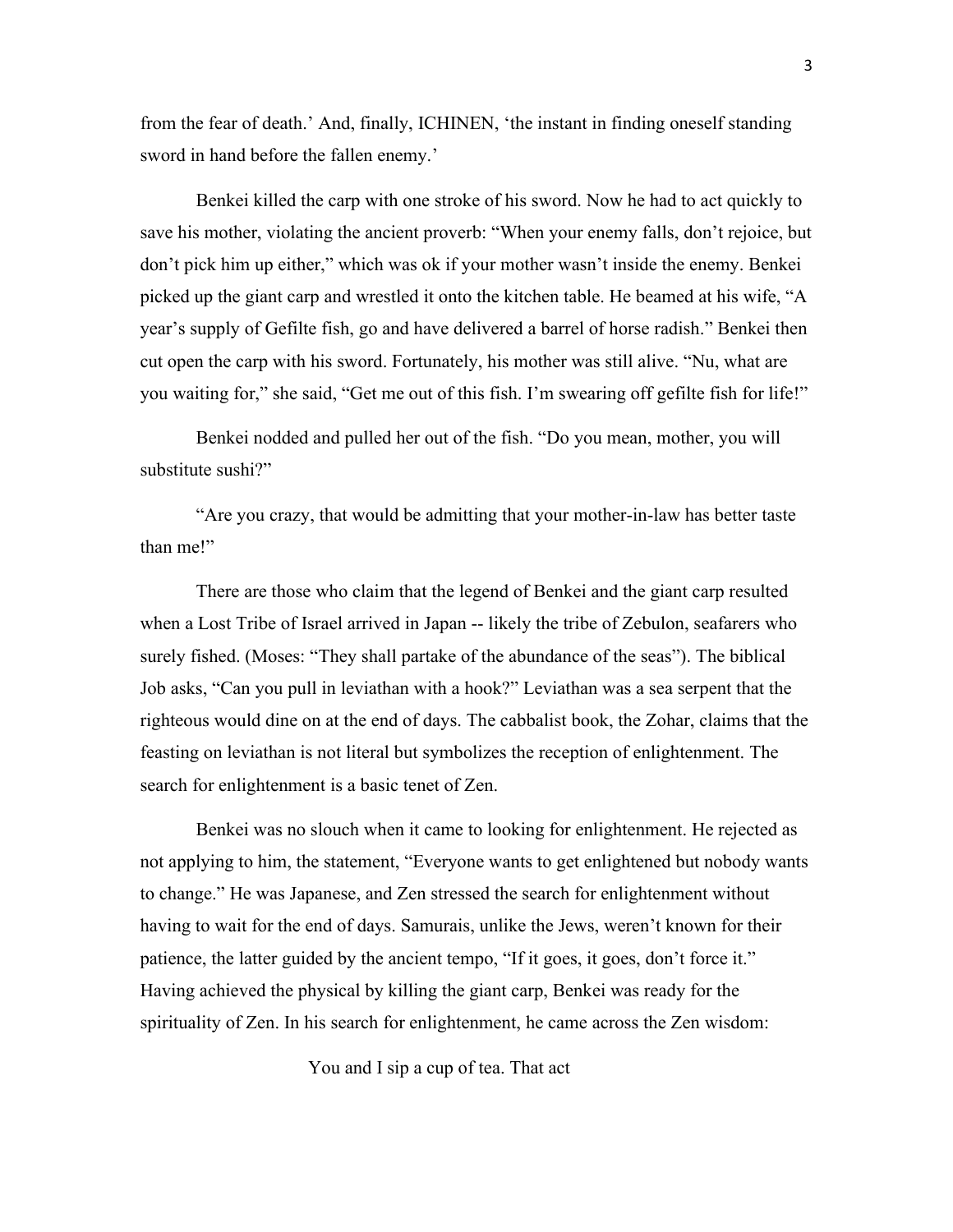is apparently alike to us both, but who can tell what a wide gap there is subjectively between your drinking and my drinking? In your drinking there may be no Zen, while mine is brimful of it.

If it turns out that Zen adherents drink their tea through a lump of sugar in the manner of East European Jews who put a small piece of sugar between their front teeth and sip hot tea through it, there is, indeed, basis for the claim that a Lost Tribe of Israel reached Japan and influenced the traditional tale of Benkei and the giant carp.

For the rest of his life, Benkei adopted a positive outlook guided by the fear that "If the heart is bitter, sugar in the mouth won't help" while mindful of the Zen admonition, "Enlightenment is the food that eats you."

Gefilte? he mused, mindful of the giant carp that had swallowed his mother. Certainly stuffed.

**AUTHOR'S NOTE:** *Charles, Senior Editor at fleasonthedog.com, closes out his emails with "Stay hungry. Stay foolish." My piece, "Benkei Versus the Giant Carp" may violate the first, but certainly conforms to the second.*

*What led me to write this 'humor' was coming across the Japanese legend about the samurai Benkei killing the giant carp which had swallowed his mother when she fell into a waterfall. At first, I thought I had stumbled upon a Yiddish bit of humor, especially with the giant carp aspect, as gefilte fish is made from carp. But no, it was truly a Japanese legend.*

*With respect to the Zen search for enlightenment, I can only quote what Buddha, if he had been Jewish, would have said about it:*

> *Zen is not easy. It takes effort to attain nothingness. And then what do you have? Bupkis.*